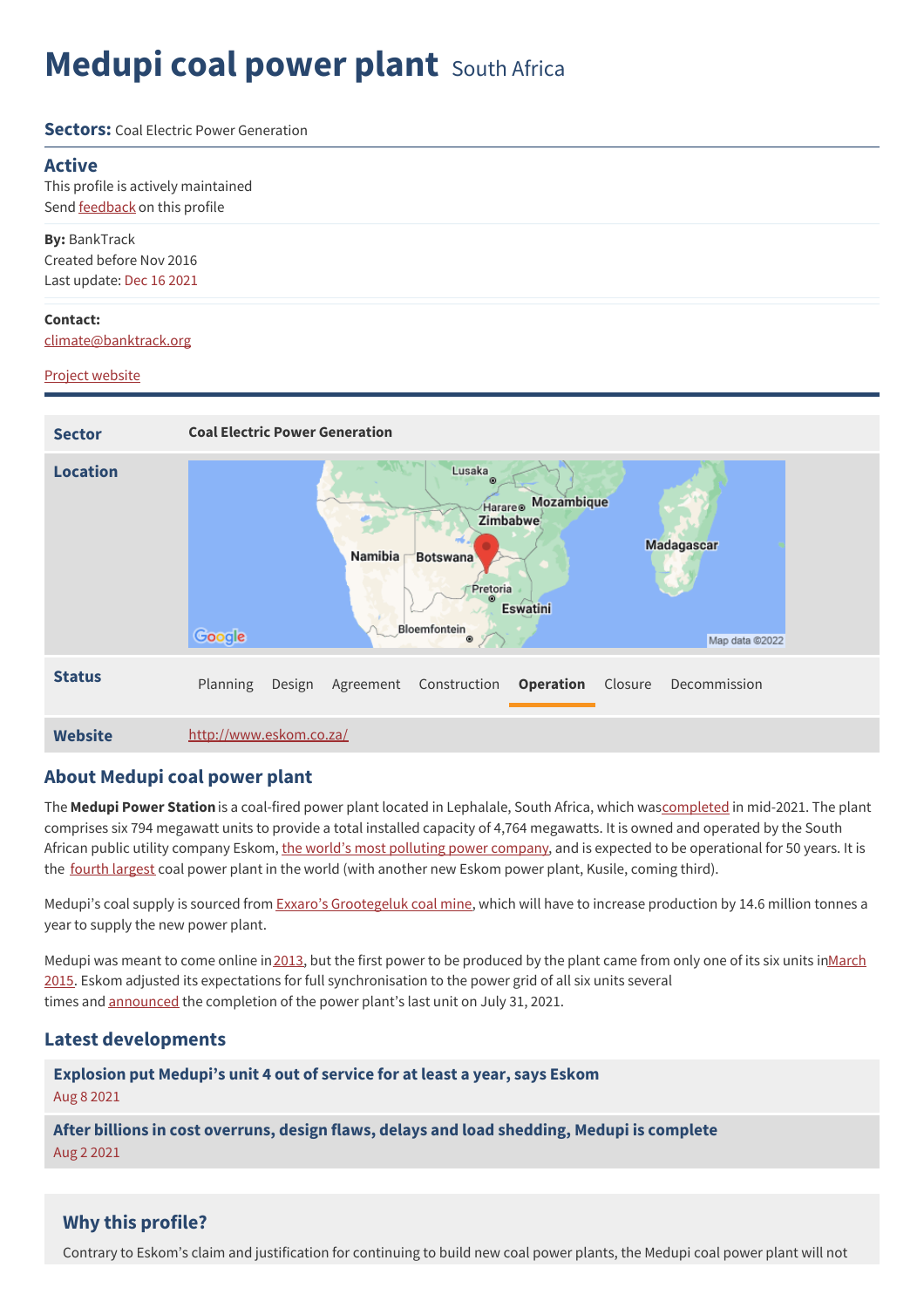support poverty alleviation but will instead add costs onto ordinary South African energy customers. In addition, the company is seeking [exemptions](https://www.eskom.co.za/eskom-divisions/gx/emissions-standards/) to minimum emission standards while pollution from the power plant would already lead to 1.[4deaths](http://mg.co.za/article/2014-06-19-power-stations-are-deadly-internal-report-reveals) and an additional 144 hospitalisations per year. At full capacity, the Medupi plant is projected to emit between [25](https://www.foei.org/wp-content/uploads/2013/12/FINAL-WB-CLIMATE-FINANCE-JUNE-2011.pdf) and [30](https://www.groundwork.org.za/reports/gW_Report_2018_-_Boom_or_Bust_in_the_Waterberg_-_A_history_of_coal_mega-projects.pdf) million tonnes of carbon dioxide per year, making it one of the most carbon intensive power plants in the world.

## **What must happen**

Following the [Global](https://coalexit.org/) Coal Exit List, financial institutions should refrain from providing any financial services to Eskom, especially if funding would be allocated to maintenance, repairs (e.g. Unit 4) or expansion of the Medupi power station. Banks should urge Eskom to decommission its coal power stations sooner than the [2050](https://www.reuters.com/business/environment/africas-top-emitter-seeks-10-bln-shift-coal-2021-06-30/) goal set by the utility and direct their capital at energy efficiency and renewable energy financing opportunities.

## **Impacts**

## **Social and human rights impacts**

### **Energy access and prices**

South Africa has suffered several severe [energy](https://www.csir.co.za/sites/default/files/Documents/Loadshedding%20plot.pdf) shocks in recent years, which cause significant damage to the South African economy. This reflects many years of little or no investment in energy infrastructure. [Eskom](https://www.reuters.com/article/ozatp-worldbank-eskom-20100409-idAFJOE63800U20100409) and the South African Government have suggested that new coal-fired capacity will enable South Africa to guard against future power shortages, support industry and sustain growth. This, in turn, they claim, will assist South African development, and alleviate poverty.

However, the Medupi project will not support sustainable development and poverty alleviation but will instead add costs onto ordinary South African energy customers. Over the last decade, South Africans faced repeated [electricity](https://www.cbn.co.za/featured/highest-electricity-price-increase-of-last-decade/) price increases as well as significant energy access [challenges](https://www.opml.co.uk/blog/south-africa-s-crippling-electricity-problem), including millions of electricity disconnections and periodicload [shedding](https://businesstech.co.za/news/energy/541566/load-shedding-in-south-africa-is-inevitable-ramaphosa/). Despite the progressive production at Medupi power station, Eskom is still failing to address power [shortages](https://www.theeastafrican.co.ke/tea/rest-of-africa/sa-massive-coal-plant-fails-to-address-power-shortage-3507298) due to numerous defects.

While the extractive sector benefits from cheap electricity thanks to multi-decade special purchase agreements, the[cost](https://www.news24.com/fin24/Budget/how-medupi-and-kusile-are-sinking-south-africa-20191009) of constructing the coal plant is likely to be borne by all South African [citizens](https://www.reuters.com/article/safrica-eskom/update-1-south-africas-eskom-takes-energy-regulator-to-court-over-tariffs-idUKL8N29K3ZH?edition-redirect=uk). A 2018 [report](https://www.iddri.org/en/publications-and-events/report/coal-transitions-south-africa) from the Energy Research Centre at the University of Cape Town states that the cost overruns at the new coal-fired plants contributed to the rapidly increasing electricity prices. Between 2011 and 2021, the average yearly electricity price increase has been [close](https://www.cbn.co.za/featured/highest-electricity-price-increase-of-last-decade/) to 10%. In addition, South Africa's mines and smelting operations use around 40% of the country's energy and export their profits, contributing to South Africa's huge current account deficit.

### **Health**

A 2006 report by Eskom, which it was forced to disclose after the Centre for Environmental Rights filed a Promotion of Access to Information Act application in 2014, contained [information](https://mg.co.za/article/2014-06-19-power-stations-are-deadly-internal-report-reveals/) about the health aspects of the Medupi power plant. It stated that when operational, Medupi would be responsible for 1.4 [deaths](http://mg.co.za/article/2014-06-19-power-stations-are-deadly-internal-report-reveals) and an additional 144 hospitalisations per year, among those living within 25 km of the power station. Several studies underlined the [consequences](https://www.groundwork.org.za/Documents/AirQuality/Mike_Holland_Health_Impacts_of_Coal_Fired_Power_Plants_In_SA.pdf) of the Medupi pollution including premature deaths, chronic bronchitis, and asthma.

Health risks due to air pollution could be decreased if flue gas desulphurisation (FGD) technology, known as scrubbers, was installed. Scrubbers indeed allow for a reduction of sulphur dioxide (SO2) emissions and were a condition of Eskom's loan agreement with the World Bank. Yet Eskom *[failed](https://www.citizen.co.za/news/2249291/medupis-killer-fumes-the-story-of-a-power-stations-missing-air-scrubbers/)* to install the ZAR38 billion FGD equipment and in July 2021, the World Bank approved the extension of the FGD [implementation](https://www.eskom.co.za/wp-content/uploads/2021/08/2021IntegratedReport.pdf) deadline from 30 June 2025 to 30 June 2027. According to Lauri Myllyvirta, lead analyst at the Centre for Research on Energy and Clean Air, the [e](https://www.groundwork.org.za/Documents/AirQuality/Annexure-3_Lauri-Myllyvirta_Report_July-2019.pdf)[mission-compliance](https://cer.org.za/wp-content/uploads/2018/10/Annexure-B-Medupi-Approval-Letter.pdf) exemptions sought by Eskom will cause a high number ofpremature deaths and therefore constitute "a health and [economic](https://www.bloombergquint.com/business/south-africa-s-worst-offender-eskom-wants-pollution-exemption) burden that far exceeds the costs of the equipment required to comply with the standards".

### **Working conditions**

The project has been subject to several strikes over the years, with workers demanding better working conditions an[dwages](https://www.citizen.co.za/news/south-africa/2027681/eskom-left-us-in-the-lurch-say-medupi-workers/), and complaining about [discrimination](https://www.groundwork.org.za/reports/gW_Report_2018_-_Boom_or_Bust_in_the_Waterberg_-_A_history_of_coal_mega-projects.pdf). A strike in March 2015 led to contract termination of 1,000 [employees](https://www.businesslive.co.za/bd/national/labour/2015-03-27-eskom-contractors-fire-more-than-1000-workers-over-illegal-medupi-strike/).

### **Alleged disturbance and destruction of graves**

The construction operations of the Medupi power station are also linked to the alleged [destruction](https://www.eskom.co.za/OurCompany/SustainableDevelopment/EnvironmentalImpactAssessments/MedupiGraves/Pages/default.aspx) of graves. A [memorial](https://www.worldbank.org/en/news/feature/2016/07/08/south-african-families-gather-to-commemorate-deceased-with-memorial-at-medupi-power-plant) site was created in 2016 to allow affected families to commemorate their deceased.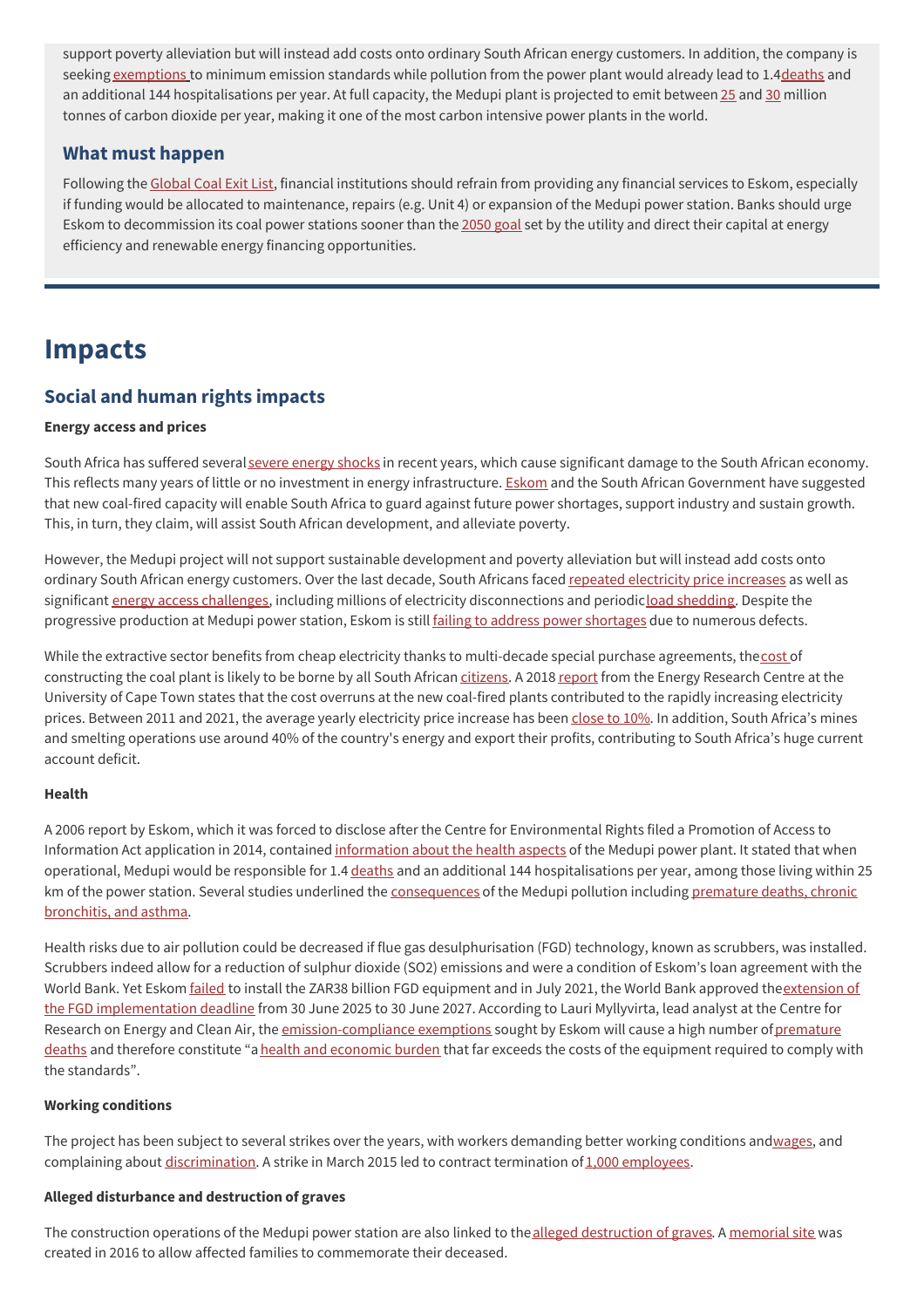## **Environmental and climate impacts**

### **Climate change**

At full capacity, the Medupi plant is projected to emit between [25](https://www.foei.org/wp-content/uploads/2013/12/FINAL-WB-CLIMATE-FINANCE-JUNE-2011.pdf) and [30](https://www.groundwork.org.za/reports/gW_Report_2018_-_Boom_or_Bust_in_the_Waterberg_-_A_history_of_coal_mega-projects.pdf) million tonnes of carbon dioxide per year, making it one of the most carbon intensive power plants in the world. Putting these emissions in context, the total carbon emissions of South Africa are [between](https://data.worldbank.org/indicator/EN.ATM.CO2E.KT?locations=ZA) 400 and 450 [million](https://www.reuters.com/business/environment/africas-top-emitter-seeks-10-bln-shift-coal-2021-06-30/) tonnes per year. Eskom alone currently emits over 210 million tonnes of CO2 equivalent a year. South Africa's power sector is one of the most carbon [intensive](https://www.foei.org/wp-content/uploads/2013/12/FINAL-WB-CLIMATE-FINANCE-JUNE-2011.pdf) in the world, and the country is responsible for about 40% of the entire total of African emissions.

Demand for coal from power stations such as Medupi is also likely to drive coal mining expansion in South Africa, with devastating local environmental impacts. The Medupi power plant is expected to consume [around](https://www.reuters.com/article/exxaroresources-idUSLDE62U0RS20100331) 15 tonnes of coal per year. If all Eskom's plans go ahead, the company's own consultants anticipate that 35 new mines will be [required](https://www.sierraclub.org/sites/www.sierraclub.org/files/MoveBeyondCoalNow.pdf) to support them.

### **Water resources**

The Medupi power plant will also be extremely water-hungry, taking up essential water supplies in a country where scarce water resources are already compromised by mining activities. The plant has been built in the [water-scarce](https://mg.co.za/article/2010-01-27-electricity-and-water-dont-mix/) region of Lephalale in the Limpopo province. The Mokolo Dam is currently providing the water supply for all agricultural, mining and power generating activities in the vicinity. The capacity of this dam is insufficient to meet the water requirements of the Medupi power plant. Eskom's current licence allows the company to take 10.9 [million](https://documents1.worldbank.org/curated/en/945661577445675366/pdf/Disclosable-Restructuring-Paper-Eskom-Investment-Support-Project-P116410.pdf) cubic metres of water a year from the dam, and the FGD equipment is expected to generate an additional demand of 4.5 million cubic metres a year.

The [investigation](https://www.inspectionpanel.org/sites/www.inspectionpanel.org/files/ip/PanelCases/65-Investigation%20Report%20%2528English%2529.pdf) report of the World Bank inspection panel, dating back to November 2011, confirms that the plant will put additional strain on water consumption and create additional pollution risks.

To address industrial water needs, the Mokolo and Crocodile River Water Augmentation Project (MCWAP) plans to increase pipeline capacity from the Mokolo Dam from 13.5 million to 50.4 million cubic meters of water per year (Phase 1) and to construct a pipeline of approximately 130 km to transfer water from the Crocodile River (West) to the Lephalale area (Phase 2A). However, this water augmentation project is expected to have significant [effects](https://www.researchgate.net/publication/341160046_Water_risks_of_coal_driven_mega_projects_in_Limpopo_the_MCWAP_and_the_EMSEZ) on farming water resources. The MCWAP-2A obtained an environmental impact assessment (EIA) authorisation from the Department of Environmental Affairs in December 2018 but the decision was [appealed](https://www.groundwork.org.za/medarchives/2019/Work_not_to_start_on_next_phase_of_Mokolo-Crocodile_transfer_scheme_until_EIA_appeal_finalised.pdf) by Earthlife Africa and Groundwork.

### **Illegal sand mining**

The significant amount of concrete needed to build Medupi also caused disproportionate sand mining activities in the lower Mokolo riverbed, close to Lephalale. Local farmers argued that sand mining put the [health](https://mg.co.za/article/2013-01-11-mining-puts-river-in-deep-trouble/) of the river and crop irrigation at risk. According to [Groundwork](https://www.groundwork.org.za/reports/gW_Report_2018_-_Boom_or_Bust_in_the_Waterberg_-_A_history_of_coal_mega-projects.pdf), just under 500 000 m3 of sand were extracted to build Medupi. Moreover, the World Ban[kInspection](https://www.inspectionpanel.org/sites/www.inspectionpanel.org/files/ip/PanelCases/65-Investigation%20Report%20%2528English%2529.pdf) Panel already acknowledged in 2011 that the allegations of harm caused by sand mining on ground water availability were credible.

## **Governance**

## **Brief history**

Due to power shortages in 2007, the South-African state-owned electricity company Eskomawarded [contracts](https://www.esi-africa.com/top-stories/hitachi-alstom-awarded-contracts-for-medupi/) to build two identical coal-fired power plants. Known as Medupi and Kusile, each plant was designed to have a generating gross capacity of around 4,800 megawatts. The combined output of the plants would represent about 25% of South Africa's power generation capacity.

Both plants faced significant delays. In August 2015, Medupi's first unit (Unit 6) wa[scommissioned](https://www.alstom.com/press-releases-news/2015/9/medupi-unit-6-achieves-full-commercialization). Four other units followed between 2017 and [2019](https://www.citizen.co.za/business/business-news/2210820/medupi-unit-2-brought-into-commercial-operation-shortly-after-visit-from-ramaphosa/). The last unit attained [commercial](https://www.timeslive.co.za/news/south-africa/2021-08-02-last-unit-at-medupi-power-station-comes-online/) operation status on July 31, 2021. However, an [explosion](https://www.citizen.co.za/business/business-news/2877322/medupi-power-station-explosion-eskom-25-october-2021/) that occurred on August 8 2021 at Unit 4 led to severe damages on the generator and turbine. Fortunately, no injuries were reported among the staff.

The plant has indeed been plagued by a series of [technological](https://www.dailymaverick.co.za/article/2019-10-23-medupi-magic-fails-eskom-and-south-africa/) issues, among others with the boilers, steam piping pressure, mill crushers, and ash system [blockage](https://www.citizen.co.za/news/south-africa/load-shedding/2081445/medupi-is-drowning-in-damaging-ash-as-contractor-forced-to-withdraw/). In February 2019, Eskom [reported](https://www.businesslive.co.za/bd/opinion/2019-05-01-kusile-and-medupi-were-destined-to-fail-from-the-start/) that ZAR8 billion would be needed to fix design defects at Medupi and Kusile. Repairs were [made](http://spectrum.ieee.org/energywise/energy/renewables/south-africas-lights-flicker-as-its-electric-utility-ponders-a-future-without-carbon) in the first half of 2020. More repairs were scheduled later on in 2020.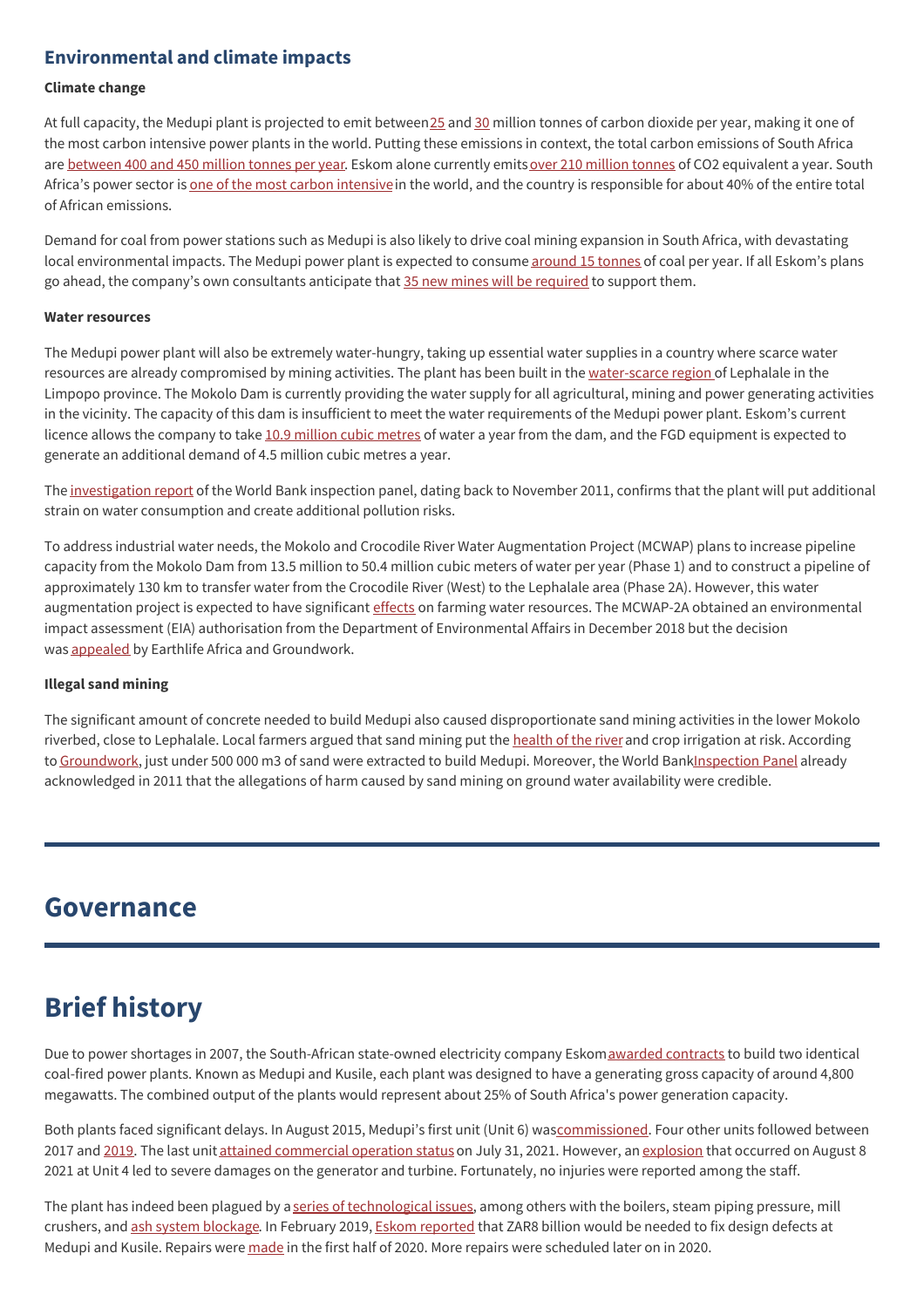Medupi has attracted widespread criticism in South Africa and has been at the centre of a local and international campaign targeting the World Bank at the beginning of 2010.

## **Updates**

## **Explosion put Medupi's unit 4 out of service for at least a year, says Eskom**

### Aug 8 2021

The Medupi coal-fired power plant in Limpopo experienced an [explosion](https://www.citizen.co.za/business/business-news/2877322/medupi-power-station-explosion-eskom-25-october-2021/) at its unit 4 generator on 8 August. While the explosion caused severe damage to the generator, seven employees were treated for shock, but no injuries or fatalities were reported.

## **After billions in cost overruns, design flaws, delays and load shedding, Medupi is complete**

#### Aug 2 2021

Six years after the first unit began supplying power to the grid, the sixth and last generating unit at Eskom's Medupi coal power station in Lephalale, Limpopo, has reached [commercial](https://www.news24.com/fin24/economy/eskom/after-billions-in-cost-overruns-design-flaws-delays-and-load-shedding-medupi-is-finally-complete-20210802) operation.

## **Eskom contractors fire more than 1,000 workers over "illegal Medupi strike"**

### Mar 25 2015

More than 3,000 contract workers went on [strike](http://www.bdlive.co.za/national/labour/2015/03/27/eskom-contractors-fire-more-than-1000-workers-over-illegal-medupi-strike) today to complain about poor pay and discrimination. As a response to the strike, Eskom has halted operations on the power plant for safety and security reasons.

## **First unit of Medupi power plant online**

### Mar 2 2015

[According](http://www.eskom.co.za/Whatweredoing/NewBuild/MedupiPowerStation/Pages/Medupi_Power_Station_Project.aspx) to Eskom: Medupi has achieved a significant stage in its construction by the synchronisation of its first unit on 2 March 2015 to the National grid. Within the next three to six months, South Africa will see Medupi unit 6's full potential of 794 megawatt being fed into the South African national grid.

## **Delay of first unit**

### Jul 8 2013

In July 2013 Eskom announced that synchronization of the first unit of the power plant to the South African electricity grid would be [delayed](http://www.bloomberg.com/news/2013-07-08/eskom-south-african-power-plant-delayed-to-2014-as-costs-climb.html) until 2014, and full operation by 2017, due to rising costs.

### **World Bank report**

#### Nov 21 2011

An investigative report of the Inspection Panel of the World Bank has reported several issues in regards to the Medupi power plant: significant water consumption, raising issues of both scarcity and pollution in the local area; emission of gases and particulates causing increased health problems in the local area; added burden on the limited institutional and financial capacity of local authorities that have to cope with rapid industrialization of the area, especially as related to public and social infrastructure and environmental management; and emissions of greenhouse gases by the Medupi Power Plant. Read [more](https://www.inspectionpanel.org/sites/www.inspectionpanel.org/files/ip/PanelCases/65-Investigation%20Report%20%2528English%2529.pdf) ....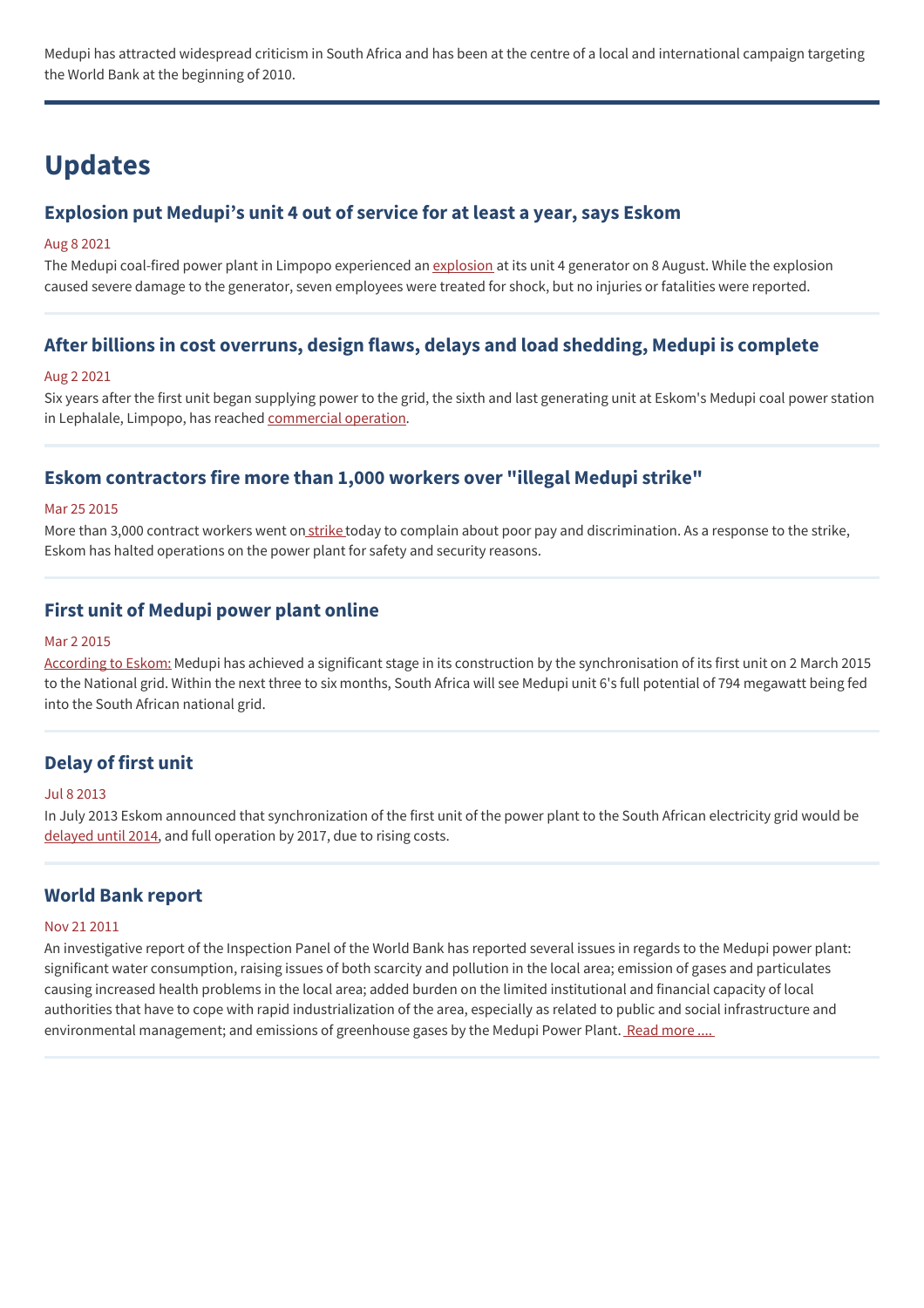## **Operations resume**

May 26 2011

After weeks of protests at both Medupi and [Kusile](https://www.banktrack.org/project/kusile_coal_power_plant), the Medupi power plant resumed operation on May 23, 2011. Operations on Kusile have only been partially resumed while talks continue to end the protests. The protests began when foreigners were hired as welders while other local contacts were being ended.

Eskom [confirmed](http://www.engineeringnews.co.za/article/medupi-to-go-on-line-in-third-quarter-of-2012-2011-04-15) in April that the first of six 800 megawatt units, Unit 6, at its Medupi coal-fired power station should start supplying power to the national grid in the third quarter of 2012. In September 2010, they acknowledged that the commissioning of the unit faced a three-month delay and that it would not be commissioned by June 2012.

In the summer of 2010, the World Bank Inspection Panel, the grievance mechanism of the World Bank, was authorized to launch a full investigation in the approved loan for the Medupi Coal plant. In particular, the investigation is centred on the alleged policy violations of the World Bank's USD3.75 billion loan to Eskom. The decision was driven by the local opposition to the plant and the formal complaint filed by local NGOs. Many civil society groups commended the decision for the investigation, as many worry of the negative public health and environmental impacts, as well as impacts on community members' economic opportunities and standards of living. The World Bank reviewed its Energy Strategy, with the aim of putting in place a new strategy in 2011 to guide its energy lending portfolio for the next decade. The hope is that the findings from the Inspection Panel will convince the World Bank that fossil fuels must not receive limited financial resources. Click here for more [information.](https://www.inspectionpanel.org/sites/www.inspectionpanel.org/files/ip/PanelCases/65-Investigation%20Report%20%2528English%2529.pdf)

The World Bank has already approved USD3.75 billion in April 2011 for Medupi along with USD1.25 billion from African Development Bank. In 2010 the US abstained from voting on this funding application to the World Bank of Eskom for the Medupi plant, but one year later the US Export and Import Bank approved USD800 million for financing the Kusile coal power plant.

## **World Bank approves loan for Eskom Medupi coal plant**

#### Apr 8 2010

The World Bank on Thursday approved a controversial \$3.75 billion loan to develop a coal-fired power plant in South Africa despite the lack of support from the United States, Netherlands and Britain due to environmental and other concerns.

## **Financiers**

Due to large cost overruns, the estimated cost of the Medupi power station rose from ZAR 80 [billion](https://mybroadband.co.za/news/energy/318251-here-is-the-true-cost-of-eskoms-medupi-and-kusile-power-stations.html) in 2007 to ZAR 234 billion in 2019. In March 2021, Eskom announced that, to complete the station, the company will have financed a total of ZAR 145 [billion](https://www.eskom.co.za/wp-content/uploads/2021/08/2021IntegratedReport.pdf) through its own capital reserves. Based on a [47-53%](https://ijglobal.com/articles/59569/eskom-project-gets-186-billion-boost) debt equity ratio, the global cost of the project comes close to ZAR 273.6 billion (appr. USD 17 billion).

Different multilateral banks financed the Medupi coal-fired power plant:

- In 2010, the World Bank provided a loan to Eskom of USD 3.05 [billio](https://www.worldbank.org/en/news/press-release/2010/04/08/world-bank-supports-south-africas-energy-security-plans)n;
- Public finance also included USD 2.6 [billion](https://www.groundwork.org.za/reports/gW_Report_2018_-_Boom_or_Bust_in_the_Waterberg_-_A_history_of_coal_mega-projects.pdf) from the African Development Bank;
- In July 2017, Eskom signed a USD 1.5 [billion](https://www.reuters.com/article/us-safrica-eskom-idUSKBN19R138) loan agreement with China [Development](https://www.reuters.com/article/us-safrica-eskom-idUSKBN19R138) Bank, which added up to a USD 500 million loan contracted with the same bank in October 2016.

| <b>Banks</b>                                                                                                                                                                                                                |                 |                              |
|-----------------------------------------------------------------------------------------------------------------------------------------------------------------------------------------------------------------------------|-----------------|------------------------------|
| <b>BHF</b>                                                                                                                                                                                                                  |                 | Details $\blacktriangledown$ |
| Debt – corporate loan                                                                                                                                                                                                       | USD 103 million | 22 May 2009                  |
| Part of a USD 722 million syndicated loan from European Banks - Proceeds were used to fund part of the Medupi boiler contract<br>with Hitachi. At the time of the loan BHF was a wholly owned subsidiary of Sal. Oppenheim. |                 |                              |

*source:* IJGlobal [link](https://ijglobal.com/data/transaction/19525/medupi-power-plant-boiler-financing)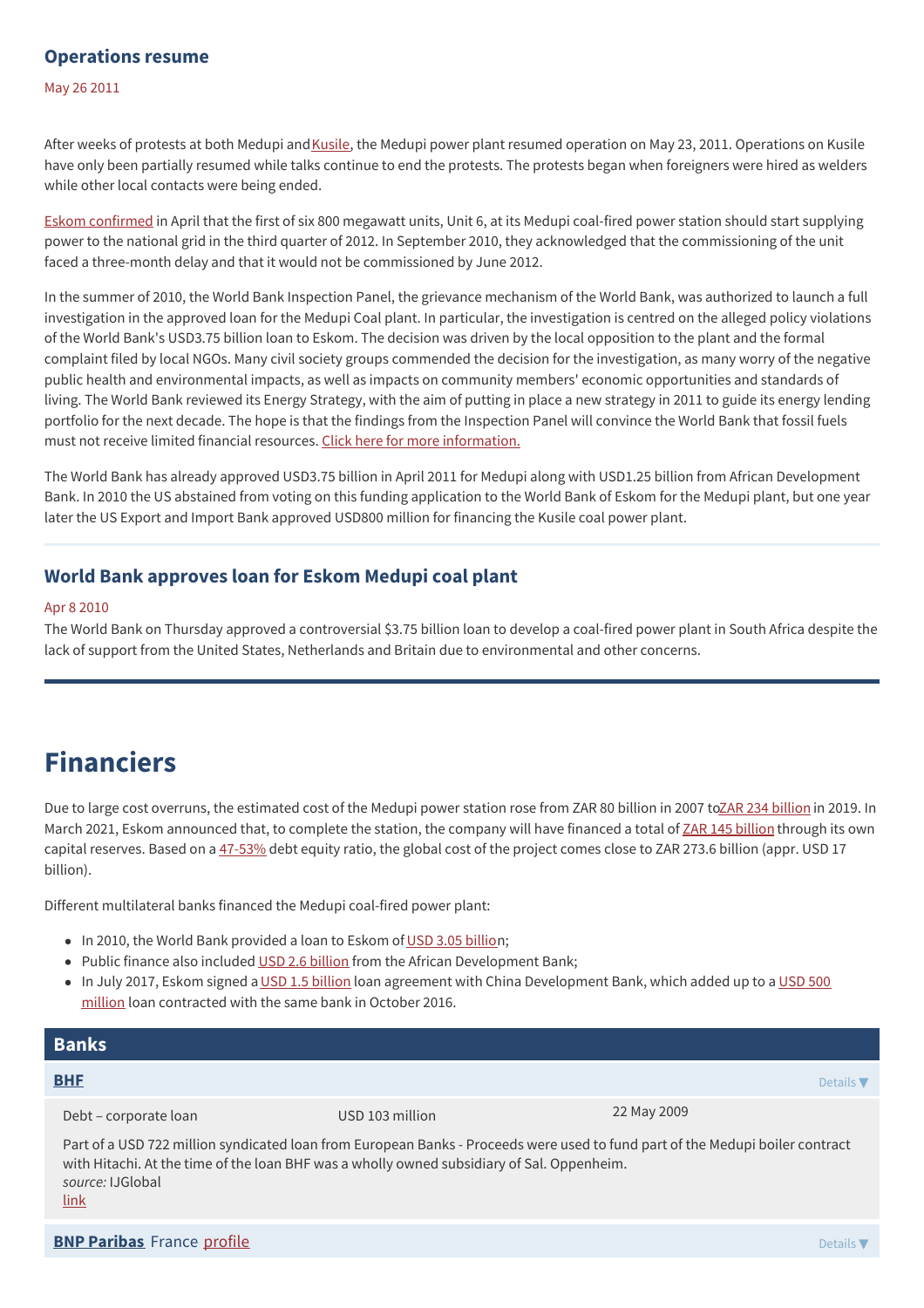| Debt - corporate loan                                                                 | EUR 1,185 million                                                                                                                                                                                                                                    | December 2009    |
|---------------------------------------------------------------------------------------|------------------------------------------------------------------------------------------------------------------------------------------------------------------------------------------------------------------------------------------------------|------------------|
| source: link                                                                          | ECA/Coface-covered loan to fund turbine contracts with Alstom for the Medupi and Kusile plants                                                                                                                                                       |                  |
| Debt - corporate loan                                                                 | USD 103 million                                                                                                                                                                                                                                      | 22 May 2009      |
| with Hitachi<br>source: IJGlobal<br>link                                              | Part of a USD 722 million syndicated loan from European Banks - Proceeds were used to fund part of the Medupi boiler contract                                                                                                                        |                  |
| <b>China Development Bank</b> China profile                                           |                                                                                                                                                                                                                                                      | Details V        |
| Debt - corporate loan                                                                 | USD 1.5 billion                                                                                                                                                                                                                                      | 6 July 2017      |
| construction of the Medupi coal-fired power plant.<br>source: IJGlobal<br><u>link</u> | State-owned company Eskom has secured USD1.5 billion loan from China Development Bank. The financing will be used for the                                                                                                                            |                  |
| Debt - corporate loan<br>source: IJGlobal                                             | USD 500 million                                                                                                                                                                                                                                      | 3 October 2016   |
| <b>Commerzbank AG</b> Germany profile                                                 |                                                                                                                                                                                                                                                      | Details $\nabla$ |
| Debt - corporate loan                                                                 | USD 103 million                                                                                                                                                                                                                                      | 22 May 2009      |
| with Hitachi<br>source: IJGlobal<br><u>link</u>                                       | Part of a USD 722 million syndicated loan from European Banks - Proceeds were used to fund part of the Medupi boiler contract                                                                                                                        |                  |
| <b>Crédit Agricole</b> France profile                                                 |                                                                                                                                                                                                                                                      | Details $\nabla$ |
| Uncategorised<br>source: link                                                         | EUR 63.7 million<br>Export credit - ECA/Coface-covered loan used for the control and instrumentation contract supplied by Alstom                                                                                                                     | August 2010      |
| Debt - corporate loan                                                                 | EUR 1.185 million                                                                                                                                                                                                                                    | December 2009    |
| source: link                                                                          | ECA/Coface-covered loan to fund turbine contracts with Alstom for the Medupi and Kusile                                                                                                                                                              |                  |
| Debt - corporate loan                                                                 | USD 103 million                                                                                                                                                                                                                                      | 22 May 2009      |
| with Hitachi<br>source: IJGlobal<br>link                                              | Part of a USD 722 million syndicated loan from European Banks - Proceeds were used to fund part of the Medupi boiler contract                                                                                                                        |                  |
| <b>Crédit Mutuel France profile</b>                                                   |                                                                                                                                                                                                                                                      | Details $\nabla$ |
| Debt - corporate loan                                                                 | EUR 1,185 million                                                                                                                                                                                                                                    | December 2009    |
| Medupi and Kusile plants<br>2009.                                                     | Part of €1,185 million syndicated loan (December 2009) ECA/Coface-covered loan to fund turbine contracts with Alstom for the<br>source: Agence France Presse, "S.Africa power firm gets loans from French banksâ€, Agence France Presse, 28 December |                  |
| <b>HypoVereinsbank</b>                                                                |                                                                                                                                                                                                                                                      | Details $\nabla$ |
| Debt - corporate loan                                                                 | USD 103 million                                                                                                                                                                                                                                      | 22 May 2009      |
| with Hitachi<br>source: IJGlobal<br><u>link</u>                                       | Part of a USD 722 million syndicated loan from European Banks - Proceeds were used to fund part of the Medupi boiler contract                                                                                                                        |                  |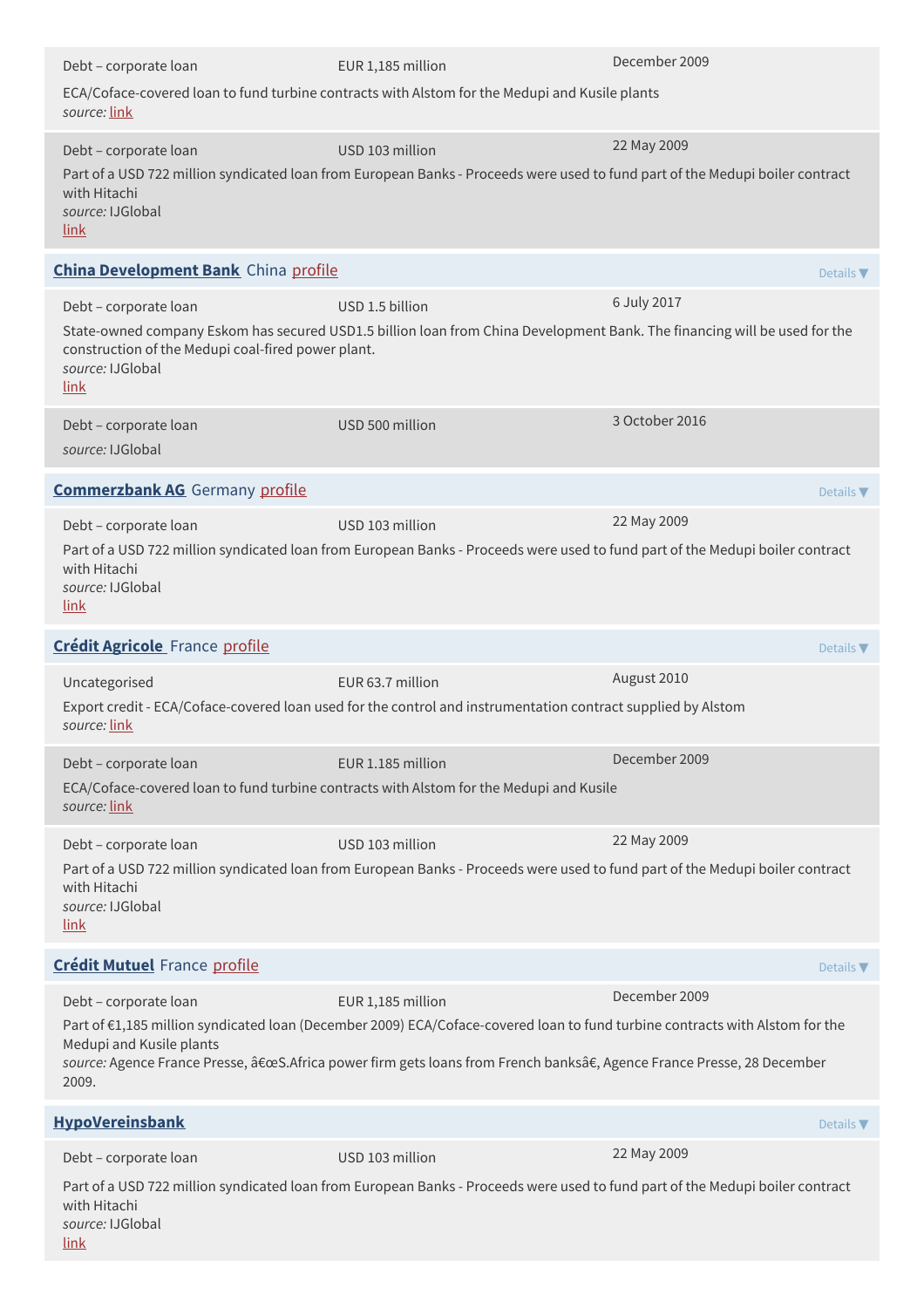| JPMorgan Chase United States profile                             |                                                                                                                               | Details $\blacktriangledown$             |
|------------------------------------------------------------------|-------------------------------------------------------------------------------------------------------------------------------|------------------------------------------|
| Advisor<br>Advising Eskom on its funding options<br>source: link |                                                                                                                               | April 2010                               |
| <b>KfW IPEX-Bank</b> Germany profile                             |                                                                                                                               | Details $\blacktriangledown$             |
| Debt - trade finance                                             | USD 353 million                                                                                                               | 10 September 2008 - 10 September<br>2020 |
| source: IJGlobal<br>link                                         | export credit - Funding was used to partially finance six boilers that the Hitachi Power consortium supplied                  |                                          |
| Debt - corporate loan                                            | USD 103 million                                                                                                               | 22 May 2009                              |
| with Hitachi<br>source: IJGlobal<br><u>link</u>                  | Part of a USD 722 million syndicated loan from European Banks - Proceeds were used to fund part of the Medupi boiler contract |                                          |
| <b>Natixis</b> France profile                                    |                                                                                                                               | Details $\nabla$                         |
|                                                                  |                                                                                                                               |                                          |
| Debt - corporate loan                                            | EUR 1,185 million                                                                                                             | December 2009                            |
| source: link                                                     | ECA/Coface-covered loan to fund turbine contracts with Alstom for the Medupi and Kusile plants                                |                                          |
| Debt - corporate loan                                            | USD 103 million                                                                                                               | 22 May 2009                              |
| with Hitachi<br>source: IJGlobal<br>link                         | Part of a USD 722 million syndicated loan from European Banks - Proceeds were used to fund part of the Medupi boiler contract |                                          |
| Société Générale France profile                                  |                                                                                                                               | Details $\blacktriangledown$             |
| Debt - corporate loan                                            | EUR 1,185 million                                                                                                             | December 2009                            |

| <b>Export credit agencies</b>                                                      |                   |                  |
|------------------------------------------------------------------------------------|-------------------|------------------|
| <b>Coface</b>                                                                      |                   | Details $\nabla$ |
| Debt - corporate loan<br>Covering a 5 French banks syndicated loan<br>source: link | EUR 1,185 million | December 2009    |
| Debt - corporate loan<br>Covering Credit Agricole loan<br>source: link             | EUR 63.7 million  |                  |

| <b>Investment funds</b>                                                                                   |                 |          |                  |
|-----------------------------------------------------------------------------------------------------------|-----------------|----------|------------------|
| <b>Public Investment Corporation (PIC)</b>                                                                |                 |          | Details $\nabla$ |
| Approached, interested                                                                                    | USD 1.2 billion | May 2010 |                  |
| No recent information/confirmation could be found on these investment plans. (March 2015)<br>source: link |                 |          |                  |